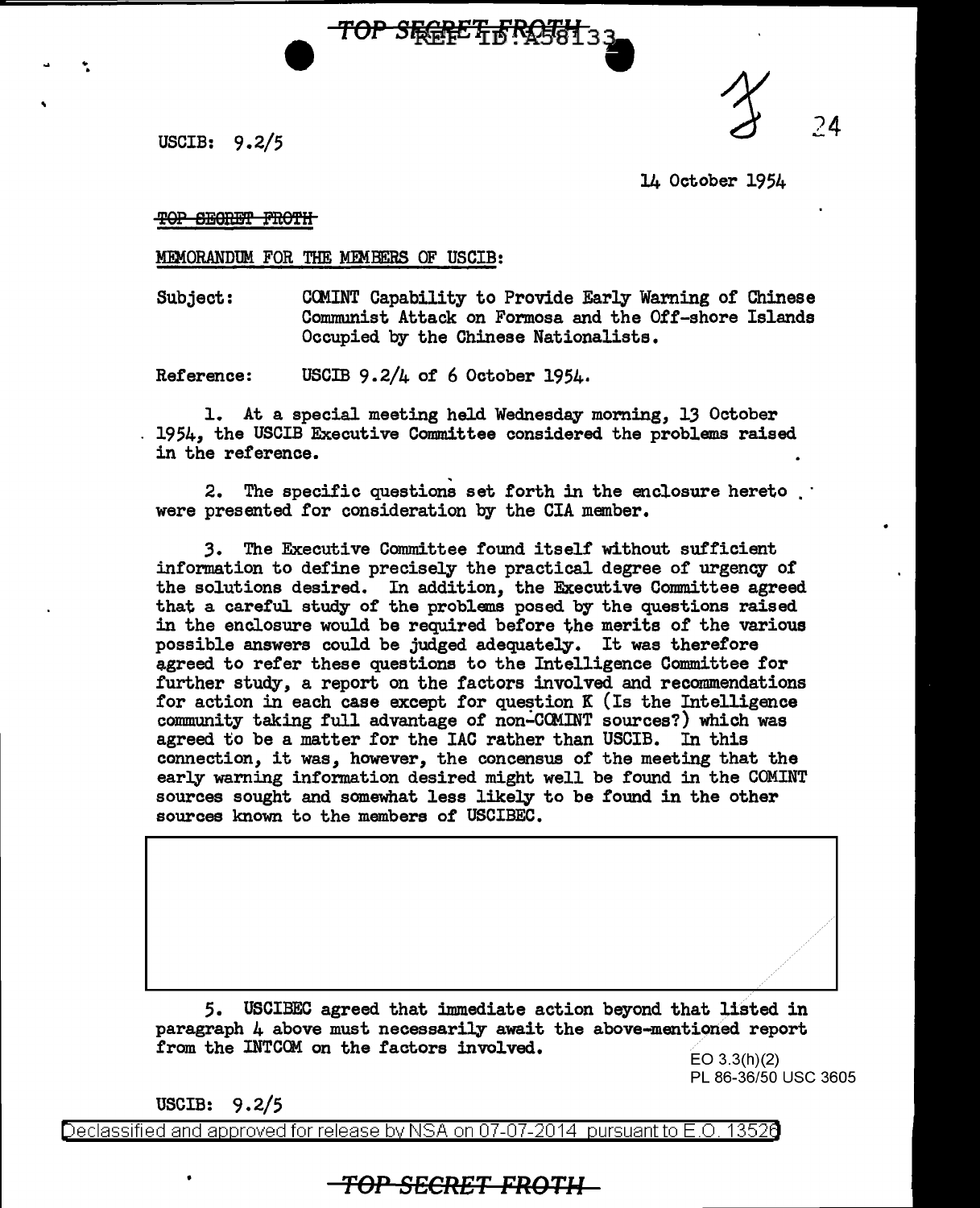USCIB: 9.2/5

TOP SECRET FROTH

. 14 October 1954

Subject: COMINT Capability to Provide Early Warning of Chinese Communist Attack on Formosa and the Off-shore Islands Occupied by the Chinese Nationalists.

*TOP* **SECRET** *FROTll* 

REF ID : A58133 •

6. While the INTCOM has been requested to report as many as possible of its findings and recommendations in time for consideration at the October 22 meeting of USCIBEC and in any case not later than the end of October, USCIBEC is doubtful that any action, beyond that listed in paragraph  $\mu$  above, which can now be recommended would be likely to bear fruit within one or two months at best.

L. TAYLOR

aptain. **S.** Navy ΤГ ecutive Secretary, USCIB

Enclosure a/s

USCIB:  $9.2/5$  - 2 -

## *TOP* **SECRET** *FROTH*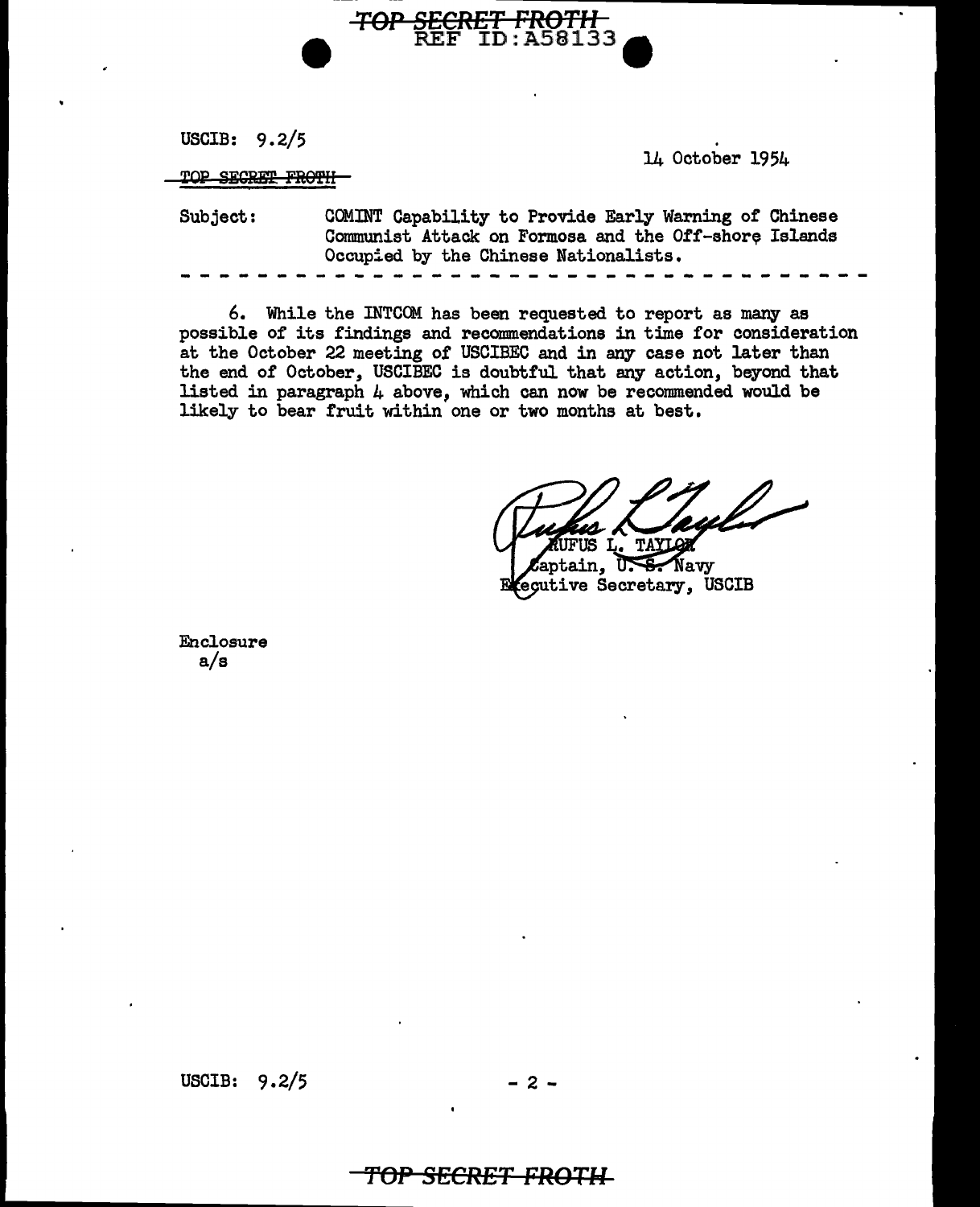**TOP SECRET FROTH** 

A.

B. Should we attempt further site surveys of Formosa and Pescadores, recognizing that a site survey has already been undertaken for Formosa? Would it be desirable to undertake a new survey in light of changed conditions?

<del>TOP REFRET: KB0T35</del>

- C. Is there a possibility of establishing intercept facilities on special Navy vessels?
	- 1. Recognize need for special protection of such a vessel or vessels which probably could not make up a part of the fleet. Presumably this would require special protective measures.

 $EO$  3.3(h)(2)

PL 86-36/50 USC 3605

2. Has the Navy now got the necessary facilities to undertake such a plan?

 $\mathbf{D}_{\bullet}$ 

- E. Should NSA explore the possibility of making an all out "crash" effort on CHICOM traffic with material and personnel now available? Has NSA now got on its staff experts with experience on the Chinese problem, who might be transferred to this problem from other tasks? Would the community suffer from such an effort?
- F. Increased pressure for U.S. base on Formosa. We understand that this is to be considered at next USCIBEC meeting.
- G. Should we undertake further development of present Okinawa or Philippine bases? It is understood that the site survey in Formosa two years ago indicated that certain promising CHICOM low level material was available in Formosa. Might this also be available from the Philippines or from Okinawa? Has NSA explored. possibility of expanding these bases to cover all possible CHICOM low level material which might be available there?

:Enclosure with USCIB 9.2/5

**TOP sgCRET FROTH**